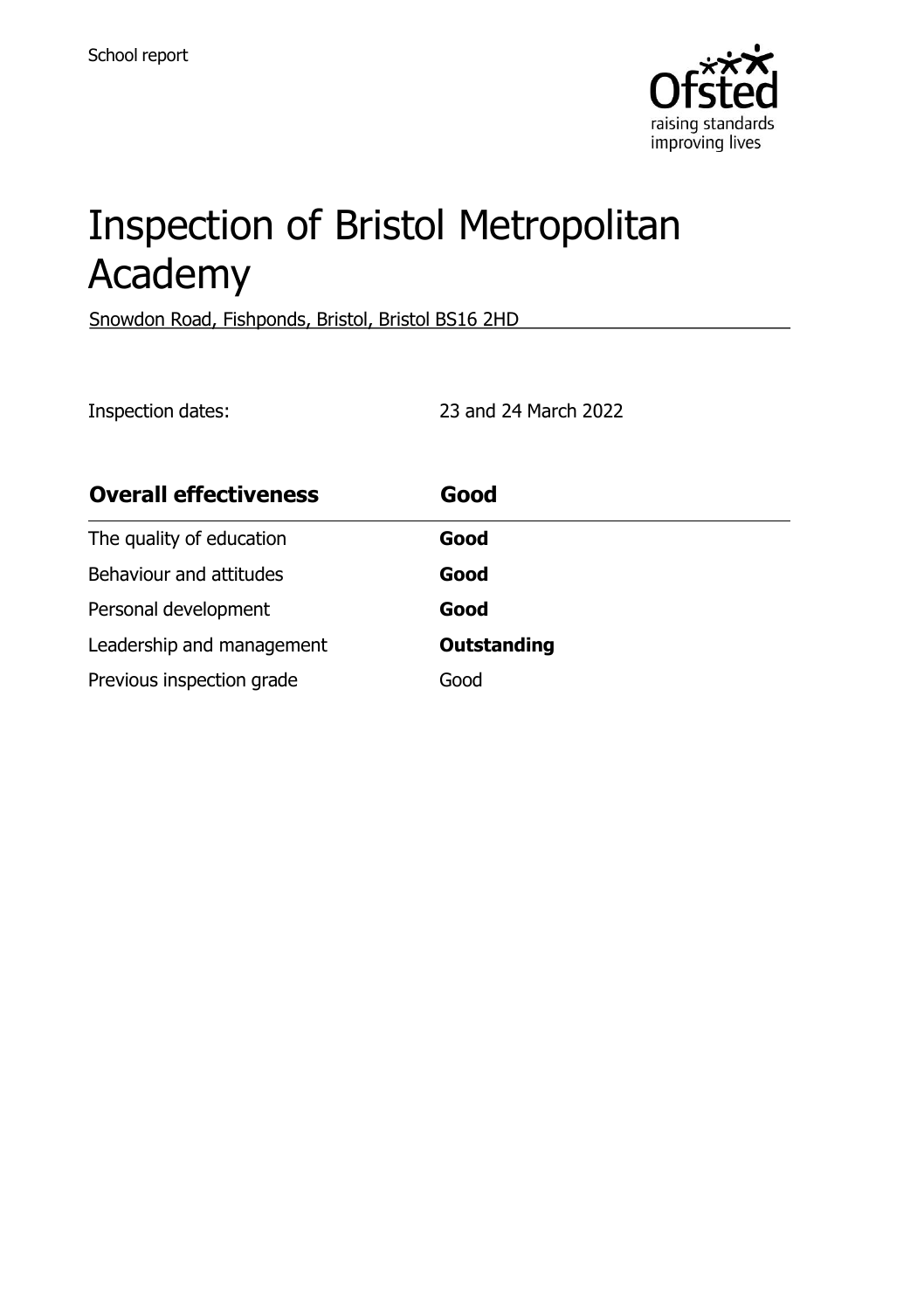

## **What is it like to attend this school?**

Pupils are very proud of their school. They have many opportunities to learn about the wider world. For example, pupils gain valuable work experience with local companies. They learn about the world of the theatre by staging plays. The school's curriculum inspires pupils' ambitions for their future lives.

Leaders provide tailored careers guidance which helps pupils to decide their next steps. Pupils understand what they need to achieve to access further education, apprenticeships and work.

Pupils, including those with special educational needs and/or disabilities (SEND), receive a good quality of education at Bristol Metropolitan Academy. They learn a range of subjects successfully and this prepares them for life beyond school. Pupils have positive attitudes towards learning foreign languages such as French, Spanish and German. They have high aspirations and work hard to achieve well.

There is a harmonious learning environment across the school. Pupils behave well both in lessons and around the school. Staff address bullying when it occurs. Pupils state that if they have a concern, they can go to a range of adults for help. They feel safe and cared for by staff.

### **What does the school do well and what does it need to do better?**

Leadership of the school is outstanding. Both trust and school leaders are passionate about the role of the curriculum in transforming the lives of pupils. This vision is shared by staff. Leaders have constructed an ambitious curriculum that helps pupils to learn well. They are tenacious in driving improvements in the design of the curriculum and its implementation. Leaders are relentless in pursuing the bestquality provision for pupils. They provide highly effective professional development for teachers which leads to continuous improvement.

Leaders have ensured that pupils develop strong knowledge of a range of subjects. Through well-designed curriculums, pupils use their prior knowledge to learn new concepts. For example, in history, pupils use their knowledge of 13th-century England and Baghdad to evaluate the role of religion. In English, pupils use what they know about staging to analyse Shakespeare's themes. Through the languages curriculum, pupils remember a breadth of vocabulary and speak the taught languages confidently.

Leaders have embedded a whole-school approach to reading for enjoyment. The programme enables all pupils to get to know a range of worthwhile texts. Leaders are rightly focused on ensuring that pupils learn to read well so that they can learn the wider curriculum. However, the support for pupils who struggle with reading is not yet consistently effective.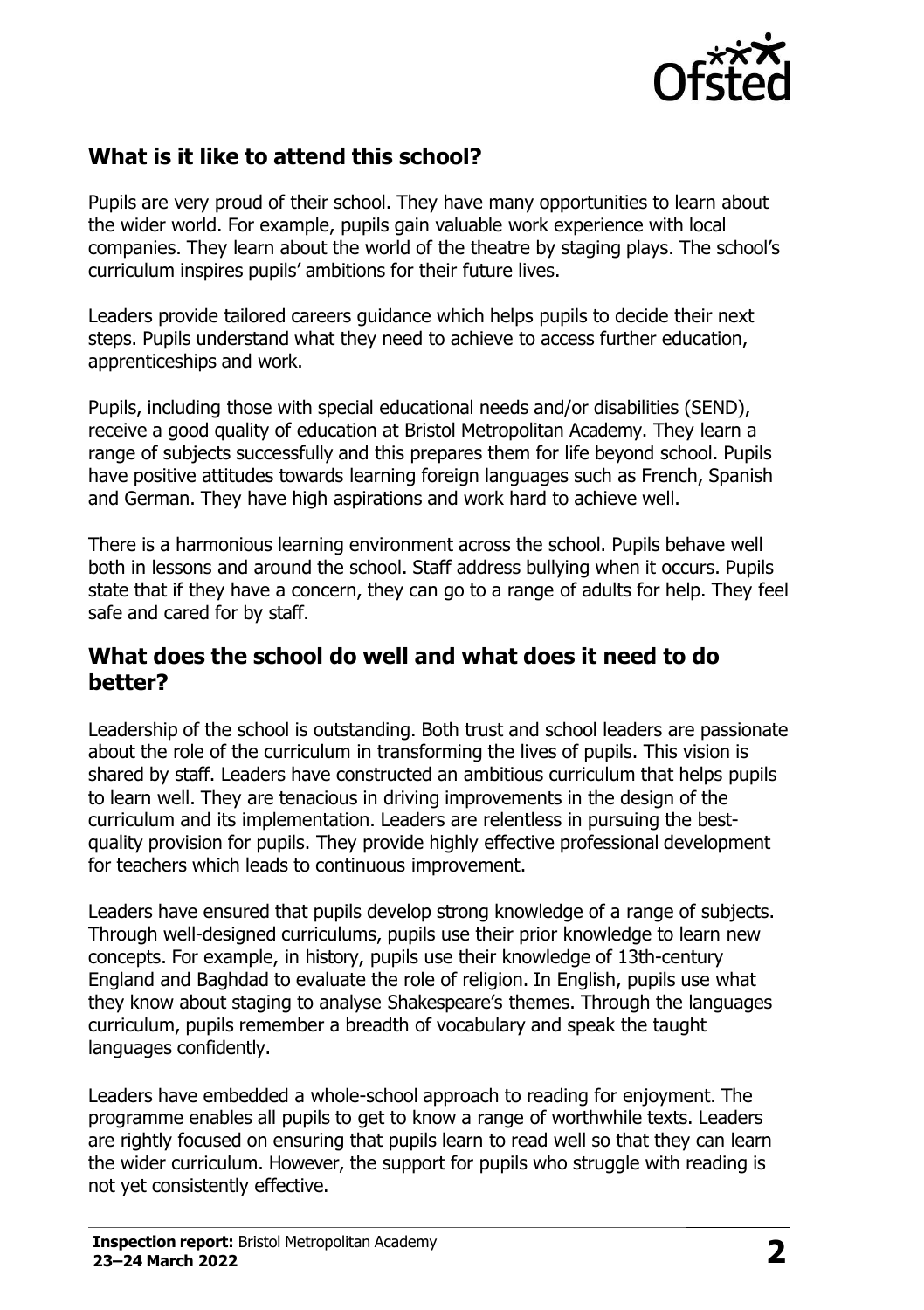

Leaders have established a highly inclusive curriculum. Staff use information about pupils to provide bespoke support enabling pupils to learn with confidence and success. They use assessment information well to check what pupils know and adapt the curriculum accordingly. Staff provide strong academic and emotional support for vulnerable pupils.

Leaders have designed a very effective careers curriculum. The school meets the requirements of the Baker Clause which provides pupils in Years 8 to 13 with information about approved technical education qualifications and apprenticeships.

Pupils behave well. There is rarely any disruptive behaviour in lessons. Pupils and staff have positive relationships. The vast majority of pupils are respectful and empathetic towards each other.

Leaders have planned the personal, social, health and economic (PSHE) curriculum to include what pupils should learn. Pupils learn about different groups in society who might experience discrimination. They are taught about the importance of being able to develop and maintain positive and healthy relationships in their own lives. Despite this, a small minority of pupils do not fully understand how to interact respectfully with others. They do not gain the age-appropriate understanding of healthy relationships that leaders intend.

Governance is extremely robust. Directors of the trust and the academy council pose rigorous challenge and support in equal measure. They gather a breadth of information about the school to pose questions of school leaders. Leaders prioritise the well-being of staff, for example they make sure that early career teachers are well supported. Staff agree that leaders help them to manage their workload very effectively.

## **Safeguarding**

The arrangements for safeguarding are effective.

Leaders are vigilant in keeping pupils emotionally and physically safe. They have established a strong system for recording and monitoring the safety of pupils. They act speedily and appropriately when a pupil is at risk of harm. They work well with external agencies and escalate concerns when they feel that a pupil is not receiving the most appropriate support.

Staff receive up-to-date training. They know how to identify when a pupil is at risk and how to refer their concerns. Leaders ensure that appropriate background checks are carried out on all adults who work at the school.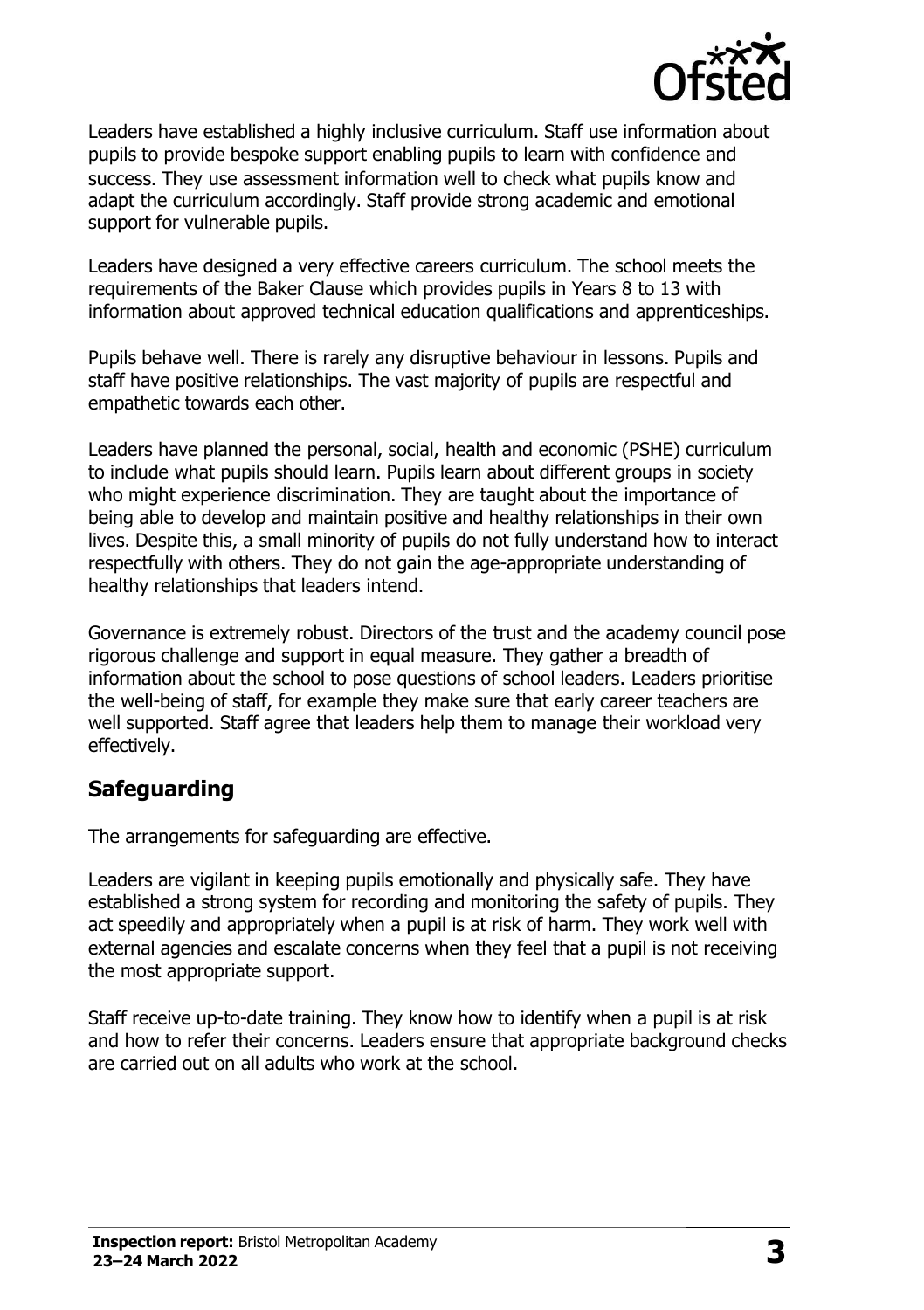

## **What does the school need to do to improve?**

#### **(Information for the school and appropriate authority)**

- $\blacksquare$  The reading strategy for pupils who struggle with reading is not as well designed as other areas of the curriculum. Leaders must ensure that the reading programme for such pupils enables them to read well so that they can learn the curriculum successfully and confidently.
- The PSHE curriculum is not ensuring that all pupils gain an age-appropriate understanding of healthy relationships. Leaders must ensure that all staff have the expertise to help pupils learn about healthy and equitable relationships both in school and the wider world.

#### **How can I feed back my views?**

You can use [Ofsted](http://parentview.ofsted.gov.uk/) Parent View to give Ofsted your opinion on your child's school, or to find out what other parents and carers think. We use information from Ofsted Parent View when deciding which schools to inspect, when to inspect them and as part of their inspection.

The Department for Education has further *[guidance](http://www.gov.uk/complain-about-school)* on how to complain about a school.

If you are the school and you are not happy with the inspection or the report, you can [complain](http://www.gov.uk/complain-ofsted-report) to Ofsted.

## **Further information**

You can search for published [performance](http://www.compare-school-performance.service.gov.uk/) information about the school.

In the report, ['disadvantaged](http://www.gov.uk/guidance/pupil-premium-information-for-schools-and-alternative-provision-settings) pupils' refers to those pupils who attract government pupil premium funding: pupils claiming free school meals at any point in the last six years and pupils in care or who left care through adoption or another formal route.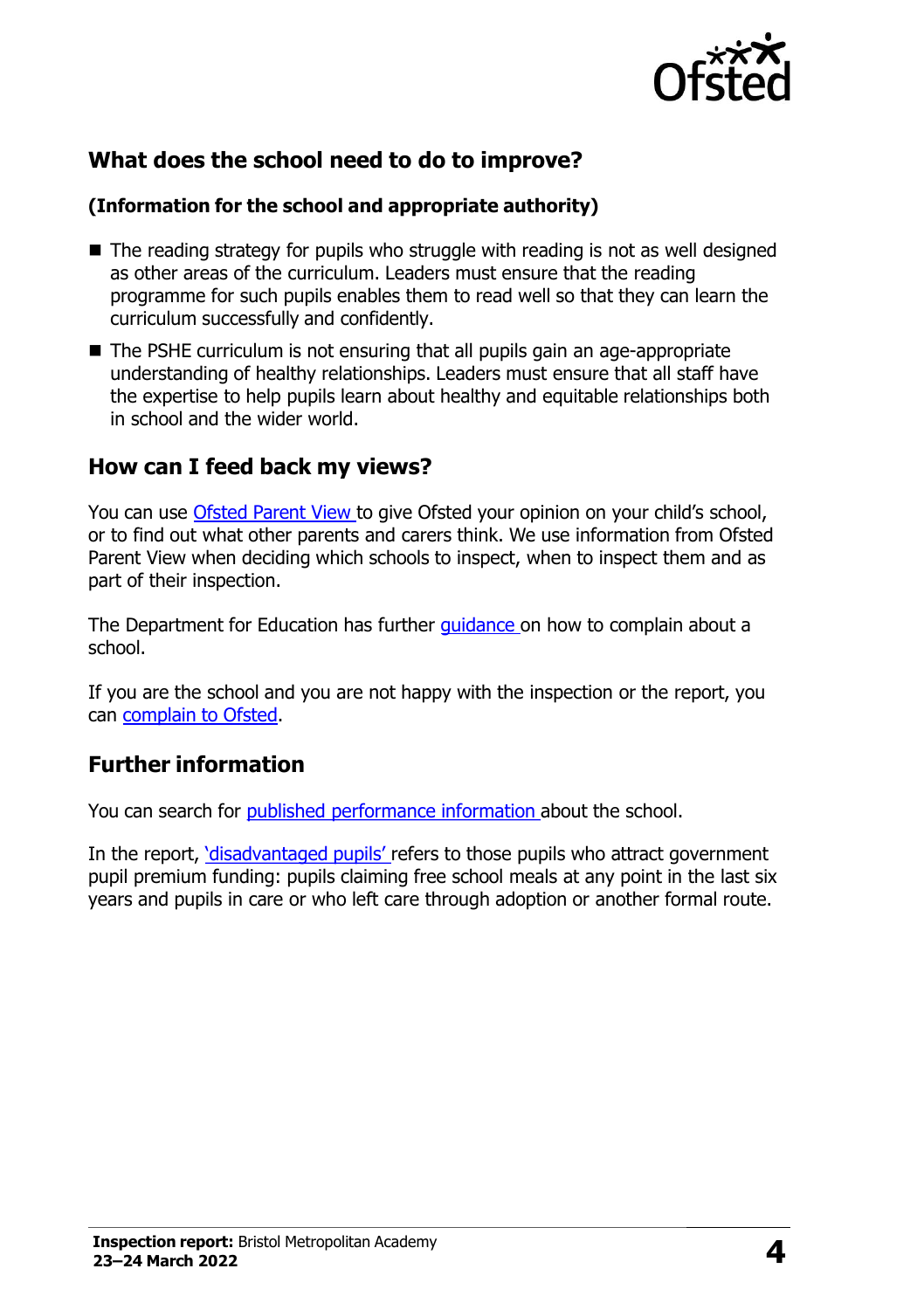

## **School details**

| Unique reference number             | 135959                   |
|-------------------------------------|--------------------------|
| <b>Local authority</b>              | <b>Bristol City</b>      |
| <b>Inspection number</b>            | 10211154                 |
| <b>Type of school</b>               | Secondary Comprehensive  |
| <b>School category</b>              | Academy sponsor-led      |
| Age range of pupils                 | 11 to 19                 |
| <b>Gender of pupils</b>             | Mixed                    |
| Number of pupils on the school roll | 1056                     |
| <b>Appropriate authority</b>        | <b>Board of trustees</b> |
| <b>Chair of trust</b>               | Paul Olomolaiye          |
| <b>Principal</b>                    | <b>Cameron Shaw</b>      |
| Website                             | www.bristolmet.net       |
| Date of previous inspection         | 10 and 11 January 2017   |

# **Information about this school**

- Bristol Metropolitan Academy is part of the Cabot Learning Federation.
- The proportion of pupils in receipt of pupil premium funding is above the national average.

# **Information about this inspection**

The inspectors carried out this inspection under section 5 of the Education Act 2005.

- This was the first routine inspection the school received since the COVID-19 pandemic began. Inspectors discussed the impact of the pandemic with leaders and have taken that into account in their evaluation of the school.
- **Inspectors held discussions with the principal and members of the leadership** team including the chief executive officer, executive principal and executive director of education of the Cabot Learning Federation.
- **Inspectors held discussions with members of the academy council and the chair** of the academy scrutiny committee.
- Inspectors carried out deep dives in English, science, history, modern foreign languages and design technology. This meant that, in each subject, inspectors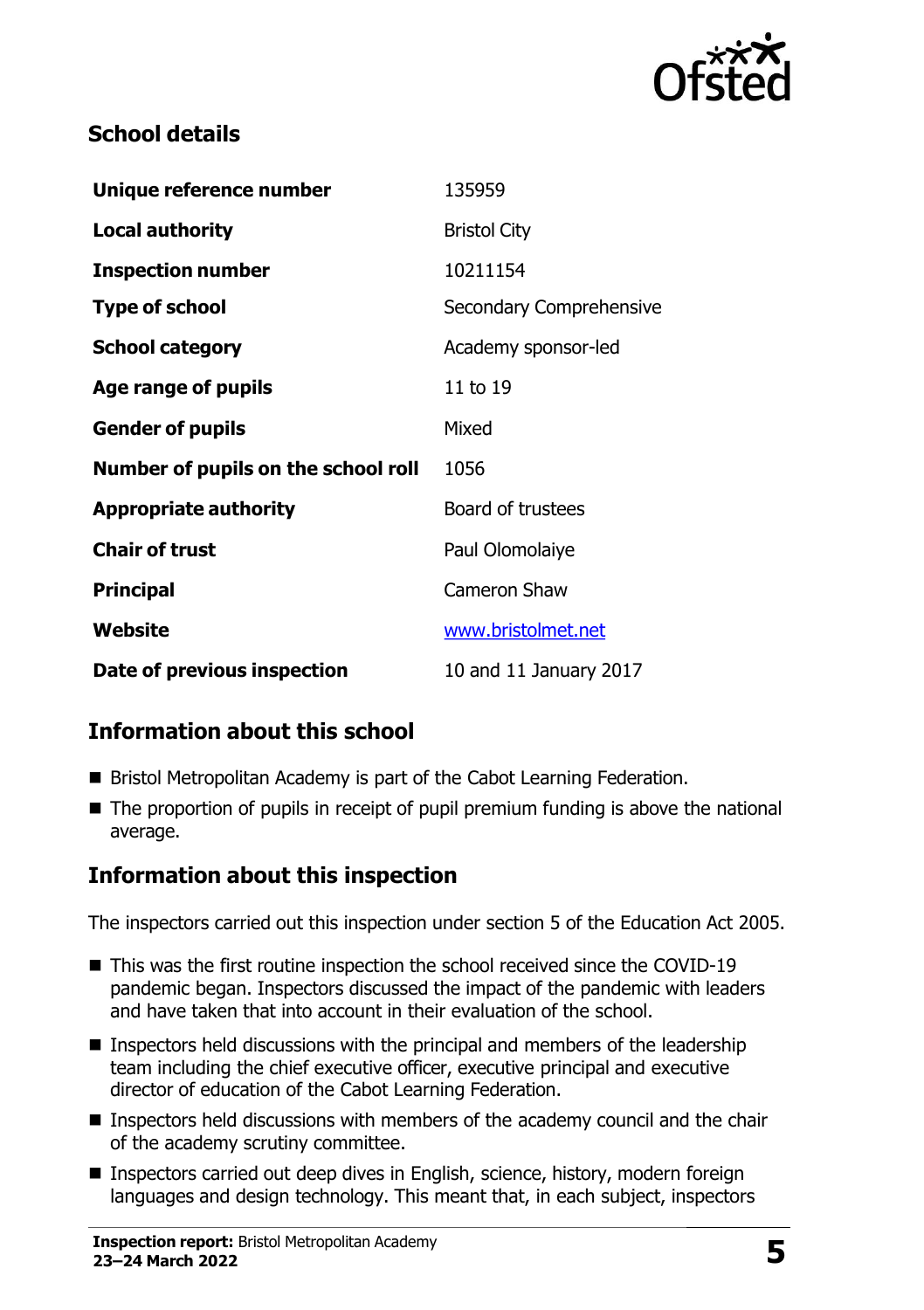

met with senior and curriculum leaders, talked to pupils, visited lessons, spoke to teachers and looked at pupils' books.

- $\blacksquare$  Inspectors met with staff to consider their views.
- **Inspectors reviewed safeguarding records, including the single central record of** recruitment checks on staff.
- **Inspectors considered the views of parents who responded to the confidential** questionnaire, Ofsted Parent View. They evaluated the views of staff and pupils from the Ofsted online questionnaire.

#### **Inspection team**

| Susan Aykin, lead inspector | Her Majesty's Inspector |
|-----------------------------|-------------------------|
| Paul Nicholson              | Ofsted Inspector        |
| Jon Webb                    | Ofsted Inspector        |
| David New                   | <b>Ofsted Inspector</b> |
| Rachel Hesketh              | Her Majesty's Inspector |